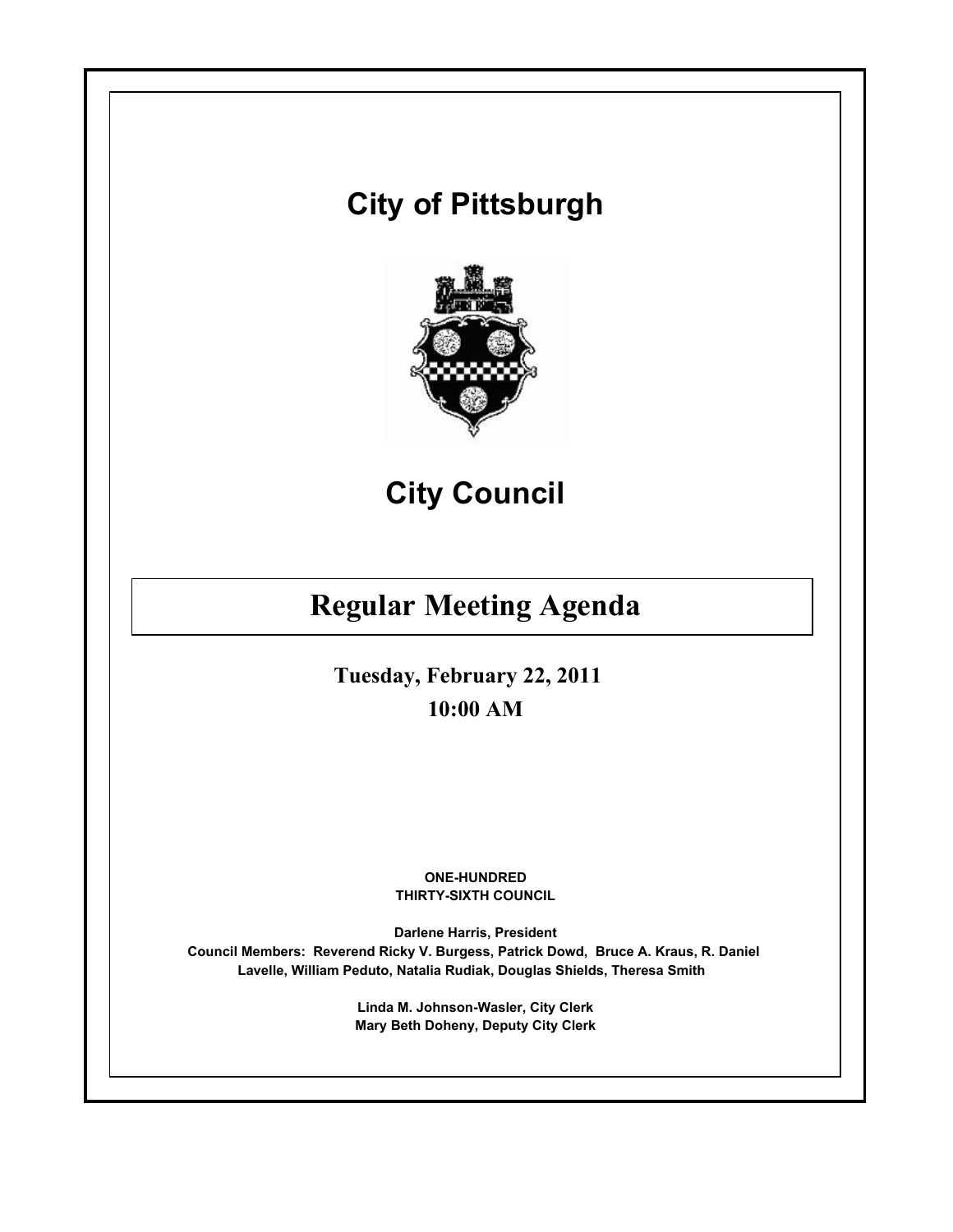# **ROLL CALL**

# **PLEDGE OF ALLEGIANCE**

## **PROCLAMATIONS**

#### **PUBLIC COMMENTS**

## **PRESENTATION OF PAPERS**

#### **COUNCILMAN REVEREND RICKY V. BURGESS PRESENTS:**

- Bill No. Resolution providing that the City of Pittsburgh enter into Professional Service Agreement(s) and/or Contracts with consultants and/or service providers for **[2011-1450](http://pittsburgh.legistar.com/gateway.aspx?M=L&ID=14047)** professional services in connection with Civil Service and MPOETC required assessment and evaluation of Public Safety candidates (Police Officer Recruits, Paramedics), and providing for payment of the cost thereof, not to exceed \$23,220.00. Bill No. Resolution providing authorization for the City of Pittsburgh and the Urban Redevelopment Authority to enter into an agreement for the City to provide administrative services associated with the health care plan to the Urban Redevelopment Authority. **[2011-1451](http://pittsburgh.legistar.com/gateway.aspx?M=L&ID=14048)** Bill No. Resolution amending Resolution No. 439 of 2010 entitled "Providing for the filing of
- [2011-1452](http://pittsburgh.legistar.com/gateway.aspx?M=L&ID=14049) an application or applications by the City of Pittsburgh with the U.S. Department of Labor and/or Commonwealth of Pennsylvania for a grant or grants in connection with the Workforce Investment Act of 1998 (WIA) and/or the Joint Jobs Initiative Program Employment Advancement and Retention Network (EARN) and/or the ARRA TANF Pennsylvania Way to Work Program (WTW).

Providing for the execution of grant contracts and for the filing of requisitions and other data; providing authorization for the Workforce Investment Board and the City of Pittsburgh to enter into agreements authorized by the Workforce Investment Act of 1998 (WIA) and/or the Joint Jobs Initiative Program Employment Advancement and Retention Network (EARN) and/or the ARRA TANF Pennsylvania Way to Work Program (WTW), as amended;

Providing for required assurances; providing for execution of payment vouchers and of certification of authorized signatures; providing for a contract or contracts with various agencies/employers for services and programs related to training and employment for Workforce Investment Act of 1998 (WIA) and/or the Joint Jobs Initiative Program Employment Advancement and Retention Network (EARN) and/or the ARRA TANF Pennsylvania Way to Work Program (WTW) and providing for the deposit of funds into a bank account" by increasing the amount available by \$3,565,423.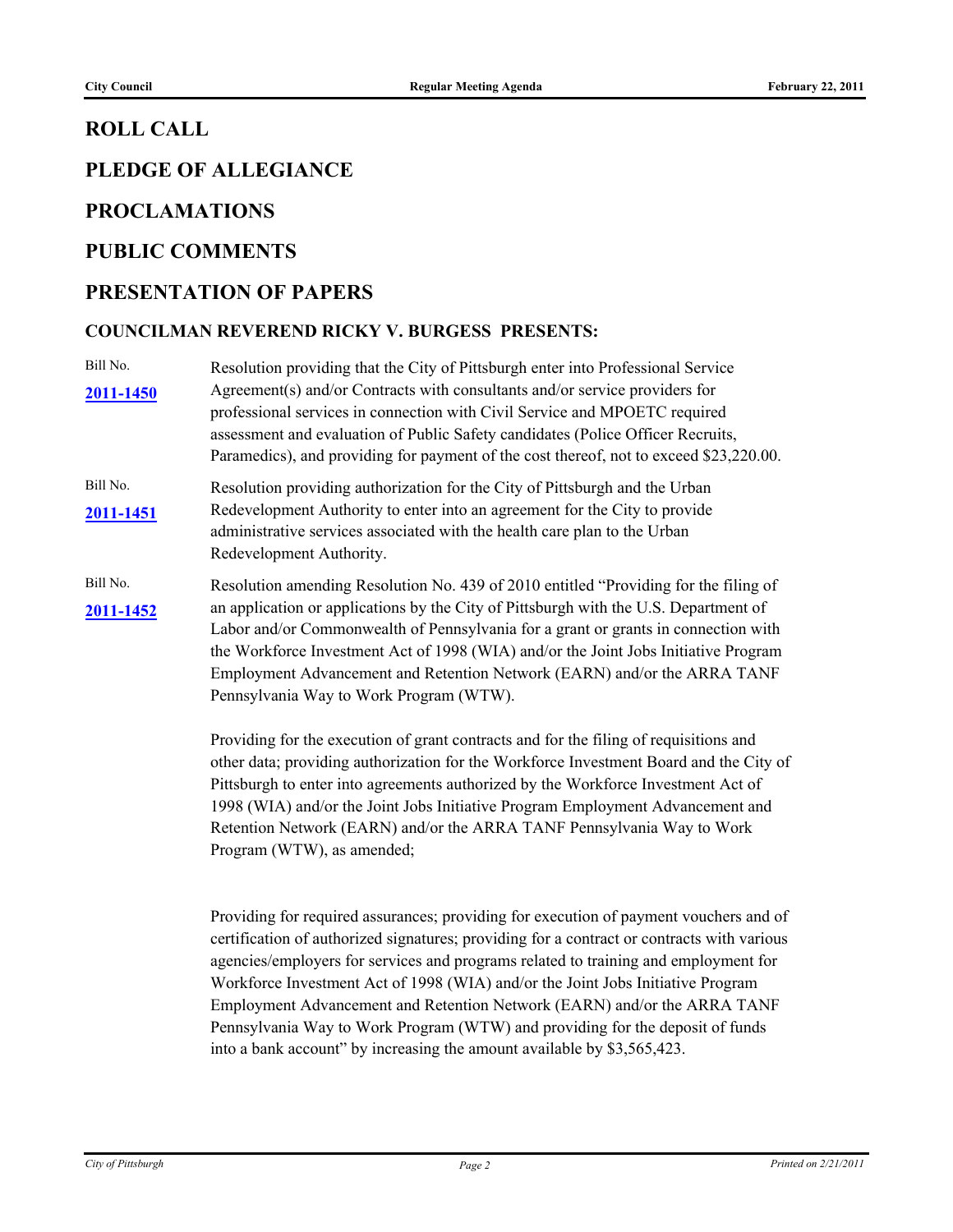#### **COUNCILMAN PATRICK DOWD PRESENTS:**

Bill No. Resolution amending Resolution No. 589, effective August 10, 2010, entitled "Resolution authorizing a Cooperation Agreement with the Urban Redevelopment **[2011-1455](http://pittsburgh.legistar.com/gateway.aspx?M=L&ID=14052)** Authority of Pittsburgh designating URA as the City's agent for administration of a TIGER II Discretionary Grant in the amount of \$30,000,000 and a TIGER II Community Challenge Planning Grant in the amount of \$1,500,000 from the U.S. Department of Transportation and/or the U.S. Department of Housing and Urban Development for planning for the Allegheny Riverfront Green Boulevard" by providing for the transfer to grant funds to URA, adding the account number into which funds will be deposited and making certain other changes. (Council Districts 7, 8 and 9)

#### **COUNCILMAN BRUCE A. KRAUS PRESENTS:**

- Bill No. Resolution granting unto Riva Ridge Enterprises, P.O. Box 876, McMurray, PA 15317, their successors and assigns, the privilege and license to construct, maintain and use at **[2011-1448](http://pittsburgh.legistar.com/gateway.aspx?M=L&ID=14045)** their own cost and expense, a deck over the sidewalk area at 838 Windom Street in the 17th Ward, 3rd Council District of the City of Pittsburgh.
- Bill No. Resolution vacating of a 20 foot Unnamed Way, from Marion Street to its terminus in **[2011-1449](http://pittsburgh.legistar.com/gateway.aspx?M=L&ID=14046)** the 1st Ward, 6th Council District of the City of Pittsburgh.

#### **COUNCILMAN WILLIAM PEDUTO PRESENTS:**

| Bill No.<br>2011-1443 | Resolution authorizing the issuance of a warrant in favor of Trans Associates<br>Engineering Cons. Inc., in an amount not to exceed Four Thousand Seven Hundred<br>Three Dollars and Eleven Cents (\$4,703.11) for professional engineering consulting<br>services in connection with the Carole Herman v. City of Pittsburgh litigation.                                                                 |
|-----------------------|-----------------------------------------------------------------------------------------------------------------------------------------------------------------------------------------------------------------------------------------------------------------------------------------------------------------------------------------------------------------------------------------------------------|
| Bill No.<br>2011-1444 | Resolution providing for the issuance of a \$2,826.88 warrant in favor of Shadyside<br>Honda, of 5121 Liberty Avenue, Pittsburgh, PA 15224, in settlement of a claim for<br>sidewalk damage due to City tree roots in August 2010.                                                                                                                                                                        |
| Bill No.<br>2011-1445 | Resolution authorizing the issuance of a warrant in favor of James C. Duff, Esquire, in<br>an amount not to exceed Six Thousand Fifty-One Dollars and Thirty-Eight Cents<br>(\$6,051.38) for professional services in connection with the Fraternal Association of<br>Professional Paramedics (J. Dimon discharge) arbitration matter.                                                                    |
| Bill No.<br>2011-1446 | Resolution authorizing the issuance of a warrant in favor of Ogletree, Deakins, Nash,<br>Smoak & Stewart, P.C., in an amount not to exceed Five Thousand One Hundred<br>Dollars and Fifty Cents (\$5,100.50) for professional mediation services in connection<br>with the John Doe v. City of Pittsburgh and the Cathy Thomas-Taylor v. City of<br>Pittsburgh Bureau of Police labor litigation matters. |
| Bill No.<br>2011-1447 | Resolution Authorizing the issuance of a warrant in favor of Elliot Newman,<br>Arbitrator, in an amount not to exceed Two Thousand Four Hundred Twenty Dollars<br>(\$2,420.00) for professional services in connection with the Police Officer Eugene<br>Hlavac Arbitration matter.                                                                                                                       |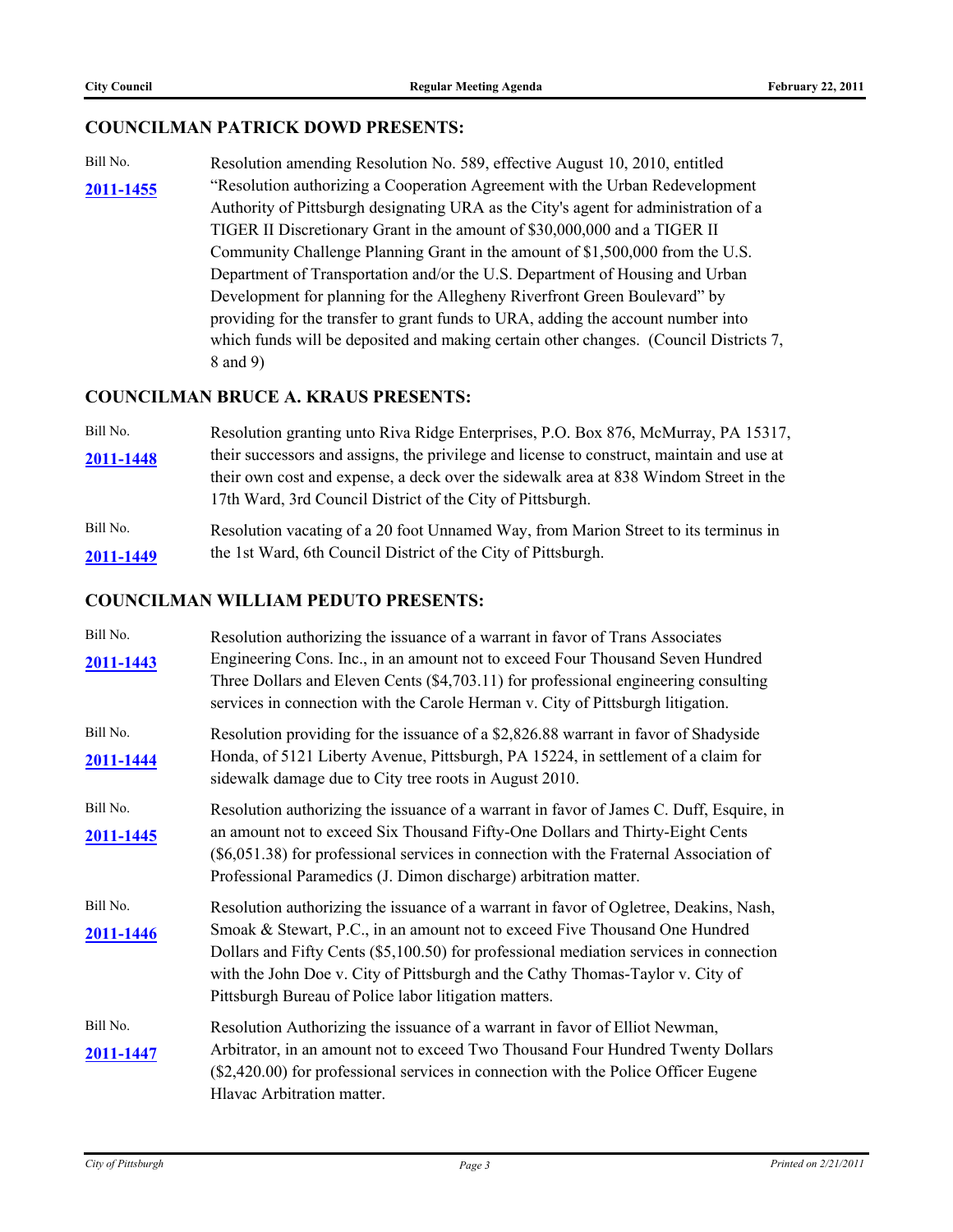#### **COUNCILMAN DOUGLAS SHIELDS PRESENTS:**

- Bill No. Resolution amending Resolution No. 1956 approved December 8th 2009, entitled "Resolution amending Resolution No. 763 approved December 31, 1998, entitled **[2011-1453](http://pittsburgh.legistar.com/gateway.aspx?M=L&ID=14050)** "Amending Resolution No. 221 approved April 15, 1997, entitled amending Resolution No. 578, approved July 31, 1996, entitled amending Resolution No. 206, approved April 11, 1996, entitled providing for implementation of a Residential Parking Permit Program (RPPP) Area "Y" in the Shadyside community (Council District #8) pursuant to Pittsburgh Code Chapter 549", so as to amend streets included in Area "Y". "
- Bill No. Resolution amending resolution number 2100 entitled "Resolution amending [2011-1454](http://pittsburgh.legistar.com/gateway.aspx?M=L&ID=14051) Resolution No. 95, approved February 21, 1994, which identifies the streets to be included in a Residential Parking Permit Program in portions of the Bloomfield community pursuant to Pittsburgh Code chapter 549, so as to amend the streets included in Area "H".

#### **COUNCIL PRESIDENT DARLENE HARRIS PRESENTS:**

Bill No. Communication from Rob Stephany, Executive Director of the Urban Redevelopment [2011-1456](http://pittsburgh.legistar.com/gateway.aspx?M=L&ID=14053) Authority of Pittsburgh (URA) submitting the Position and Salary Report as of December 31, 2010.

#### **SPONSOR(S): DARLENE HARRIS**

Bill No. Communication from Noor Ismail, Director of City Planning, submitting the recertification of Area "B" Central and West Oakland, area "D" Central Oakland and Area "M" South Oakland, for the Residential Parking Permit Program (RPPP). **[2011-1457](http://pittsburgh.legistar.com/gateway.aspx?M=L&ID=14054)**

#### **SPONSOR(S): DARLENE HARRIS**

#### **UNFINISHED BUSINESS**

# **REPORTS OF COMMITTEE - FINAL ACTION**

#### **COUNCILMAN PEDUTO PRESENTS COMMITTEE ON FINANCE AND LAW**

Bill No. Report of the Committee on Finance and Law for February 16, 2011 with an **[2011-1440](http://pittsburgh.legistar.com/gateway.aspx?M=L&ID=14037)** Affirmative Recommendation. Bill No. Resolution authorizing the Mayor and the City Solicitor to enter into an agreement or [2011-1363](http://pittsburgh.legistar.com/gateway.aspx?M=L&ID=13956) agreements with Langholz Wilson Ellis, Inc. for professional consulting services in connection with real estate tax assessment matters, including, but not limited to, tax assessment appeals filed by property owners and/or the City or other taxing jurisdictions in regard to commercial, industrial and residential real property in the City of Pittsburgh at a cost not to exceed \$66,000 (Sixty-Six Thousand Dollars). *Legislative History*  2/1/11 City Council Read and referred 2/9/11 Standing Committee Held in Committee Passed 2/16/11 Standing Committee Affirmatively **Example 216** Passed

Recommended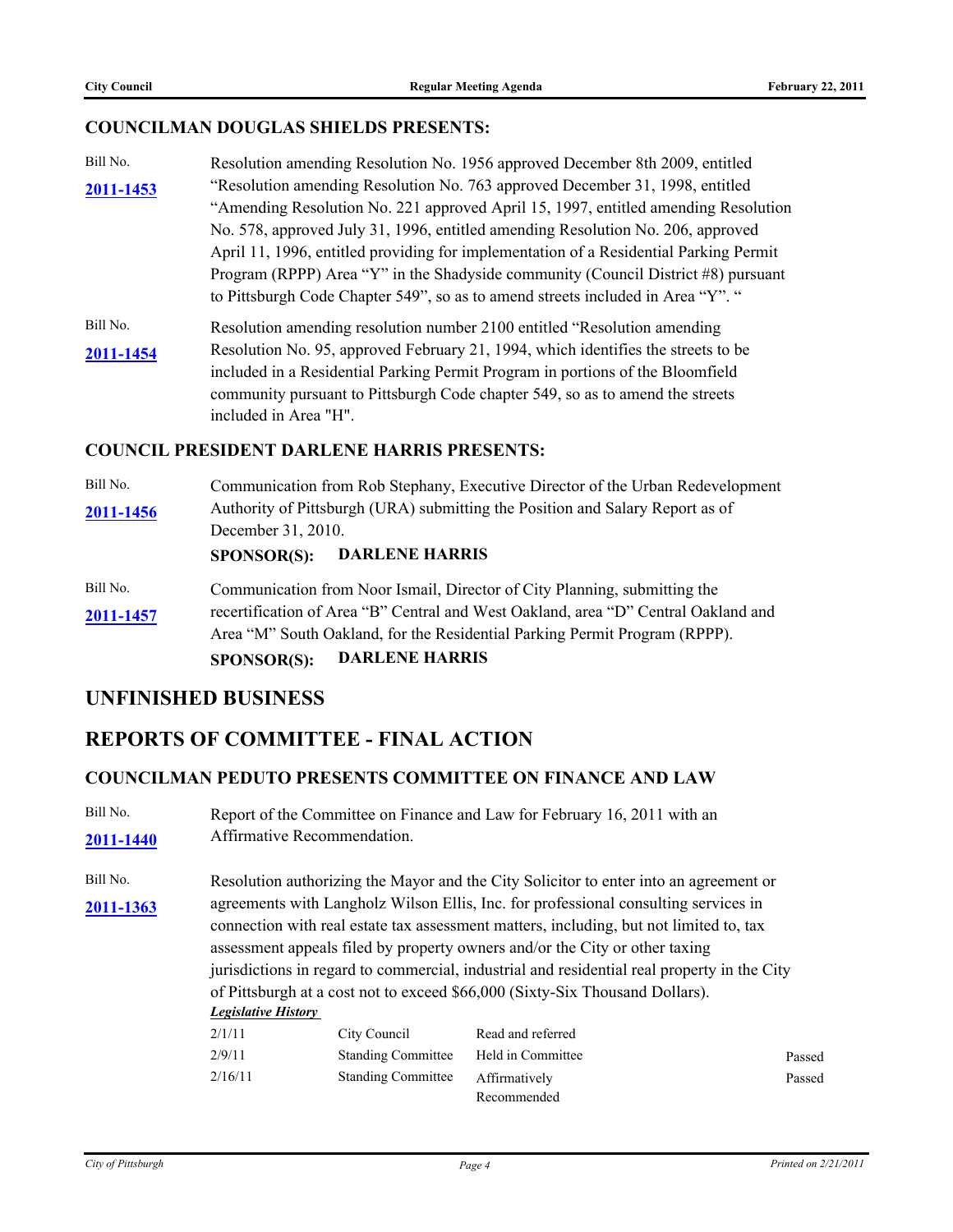| <b>City Council</b>   |                                                                                                                                                                                                                                                                                                                                                                                                                                                                                                                                                                                                                                                                                 | <b>February 22, 2011</b>                                                          |                                                                                     |        |  |  |  |
|-----------------------|---------------------------------------------------------------------------------------------------------------------------------------------------------------------------------------------------------------------------------------------------------------------------------------------------------------------------------------------------------------------------------------------------------------------------------------------------------------------------------------------------------------------------------------------------------------------------------------------------------------------------------------------------------------------------------|-----------------------------------------------------------------------------------|-------------------------------------------------------------------------------------|--------|--|--|--|
| Bill No.<br>2011-1388 | Resolution providing for the issuance of a Sixty Five Thousand Dollar (\$65,000.00)<br>warrant in favor of Carole Lynn Herman c/o Daniel I. Herman, Geer and Herman,<br>P.C., 2100 Wilmington Road, New Castle, PA 16105, in settlement of an action filed in<br>the Court of Common Pleas of Allegheny County, Pennsylvania at GD 04-027465 for<br>personal injuries and damages arising from a pedestrian-automobile accident on or<br>about September 30, 2003, at or near the intersection of Braddock Avenue and Guthrie<br>Street in the City of Pittsburgh, Allegheny County, Pennsylvania.<br><b>Legislative History</b><br>2/8/11<br>City Council<br>Read and referred |                                                                                   |                                                                                     |        |  |  |  |
|                       | 2/16/11                                                                                                                                                                                                                                                                                                                                                                                                                                                                                                                                                                                                                                                                         | <b>Standing Committee</b>                                                         | Affirmatively<br>Recommended                                                        | Passed |  |  |  |
| <b>SERVICES</b>       |                                                                                                                                                                                                                                                                                                                                                                                                                                                                                                                                                                                                                                                                                 |                                                                                   | <b>COUNCILWOMAN SMITH PRESENTS COMMITTEE ON PUBLIC SAFETY</b>                       |        |  |  |  |
| Bill No.<br>2011-1441 | Report of the Committee on Public Safety Services for February 16, 2011 with an<br>Affirmative Recommendation.                                                                                                                                                                                                                                                                                                                                                                                                                                                                                                                                                                  |                                                                                   |                                                                                     |        |  |  |  |
| Bill No.              |                                                                                                                                                                                                                                                                                                                                                                                                                                                                                                                                                                                                                                                                                 |                                                                                   | Ordinance amending the Pittsburgh Code, Title Six Conduct, Article I Regulated      |        |  |  |  |
| 2011-1396             | Rights and Actions, Chapter 601 Public Order, Section 601.04 Noise Control,<br>Subsection (f) Refuse Collection, by deleting subsection (f) in its entirety.<br><b>WILLIAM PEDUTO</b><br><b>SPONSOR(S):</b>                                                                                                                                                                                                                                                                                                                                                                                                                                                                     |                                                                                   |                                                                                     |        |  |  |  |
|                       | <b>Legislative History</b>                                                                                                                                                                                                                                                                                                                                                                                                                                                                                                                                                                                                                                                      |                                                                                   |                                                                                     |        |  |  |  |
|                       | 2/8/11                                                                                                                                                                                                                                                                                                                                                                                                                                                                                                                                                                                                                                                                          | City Council                                                                      | Read and referred                                                                   |        |  |  |  |
|                       | 2/16/11                                                                                                                                                                                                                                                                                                                                                                                                                                                                                                                                                                                                                                                                         | <b>Standing Committee</b>                                                         | Affirmatively<br>Recommended                                                        | Passed |  |  |  |
| Bill No.              |                                                                                                                                                                                                                                                                                                                                                                                                                                                                                                                                                                                                                                                                                 |                                                                                   | Ordinance amending the Pittsburgh Code, Title Seven Business Licensing, Article VII |        |  |  |  |
| 2011-1397             | Service Businesses, Chapter 765 Commercial Hauling of Municipal Waste, Section<br>765.05 Collection Practices, Subsection (f), by deleting subsection (f) in its entirety.                                                                                                                                                                                                                                                                                                                                                                                                                                                                                                      |                                                                                   |                                                                                     |        |  |  |  |
|                       | <b>SPONSOR(S):</b>                                                                                                                                                                                                                                                                                                                                                                                                                                                                                                                                                                                                                                                              | <b>WILLIAM PEDUTO</b>                                                             |                                                                                     |        |  |  |  |
|                       | <b>Legislative History</b>                                                                                                                                                                                                                                                                                                                                                                                                                                                                                                                                                                                                                                                      |                                                                                   |                                                                                     |        |  |  |  |
|                       | 2/8/11                                                                                                                                                                                                                                                                                                                                                                                                                                                                                                                                                                                                                                                                          | City Council                                                                      | Read and referred                                                                   |        |  |  |  |
|                       | 2/16/11                                                                                                                                                                                                                                                                                                                                                                                                                                                                                                                                                                                                                                                                         | <b>Standing Committee</b>                                                         | Affirmatively<br>Recommended                                                        | Passed |  |  |  |
| Bill No.              |                                                                                                                                                                                                                                                                                                                                                                                                                                                                                                                                                                                                                                                                                 |                                                                                   | Resolution providing for a contract or contracts or the use of existing contract or |        |  |  |  |
| 2011-1428             |                                                                                                                                                                                                                                                                                                                                                                                                                                                                                                                                                                                                                                                                                 | contracts; or agreement or agreements for the implementation of a Spay and Neuter |                                                                                     |        |  |  |  |
|                       | program for the Bureau of Animal Control at a cost not to exceed Fifty Thousand                                                                                                                                                                                                                                                                                                                                                                                                                                                                                                                                                                                                 |                                                                                   |                                                                                     |        |  |  |  |
|                       | Dollars (\$50,000) and providing for the payment thereof.                                                                                                                                                                                                                                                                                                                                                                                                                                                                                                                                                                                                                       |                                                                                   |                                                                                     |        |  |  |  |
|                       | <b>SPONSOR(S):</b>                                                                                                                                                                                                                                                                                                                                                                                                                                                                                                                                                                                                                                                              |                                                                                   | DARLENE HARRIS, BRUCE A. KRAUS AND THERESA                                          |        |  |  |  |
|                       |                                                                                                                                                                                                                                                                                                                                                                                                                                                                                                                                                                                                                                                                                 | <b>SMITH</b>                                                                      |                                                                                     |        |  |  |  |
|                       | <b>Legislative History</b>                                                                                                                                                                                                                                                                                                                                                                                                                                                                                                                                                                                                                                                      |                                                                                   |                                                                                     |        |  |  |  |
|                       | 2/15/11                                                                                                                                                                                                                                                                                                                                                                                                                                                                                                                                                                                                                                                                         | City Council                                                                      | Waived under Rule 8                                                                 | Passed |  |  |  |
|                       | 2/15/11                                                                                                                                                                                                                                                                                                                                                                                                                                                                                                                                                                                                                                                                         | City Council                                                                      | Read and referred                                                                   |        |  |  |  |
|                       | 2/16/11                                                                                                                                                                                                                                                                                                                                                                                                                                                                                                                                                                                                                                                                         | <b>Standing Committee</b>                                                         | Affirmatively<br>Recommended                                                        | Passed |  |  |  |